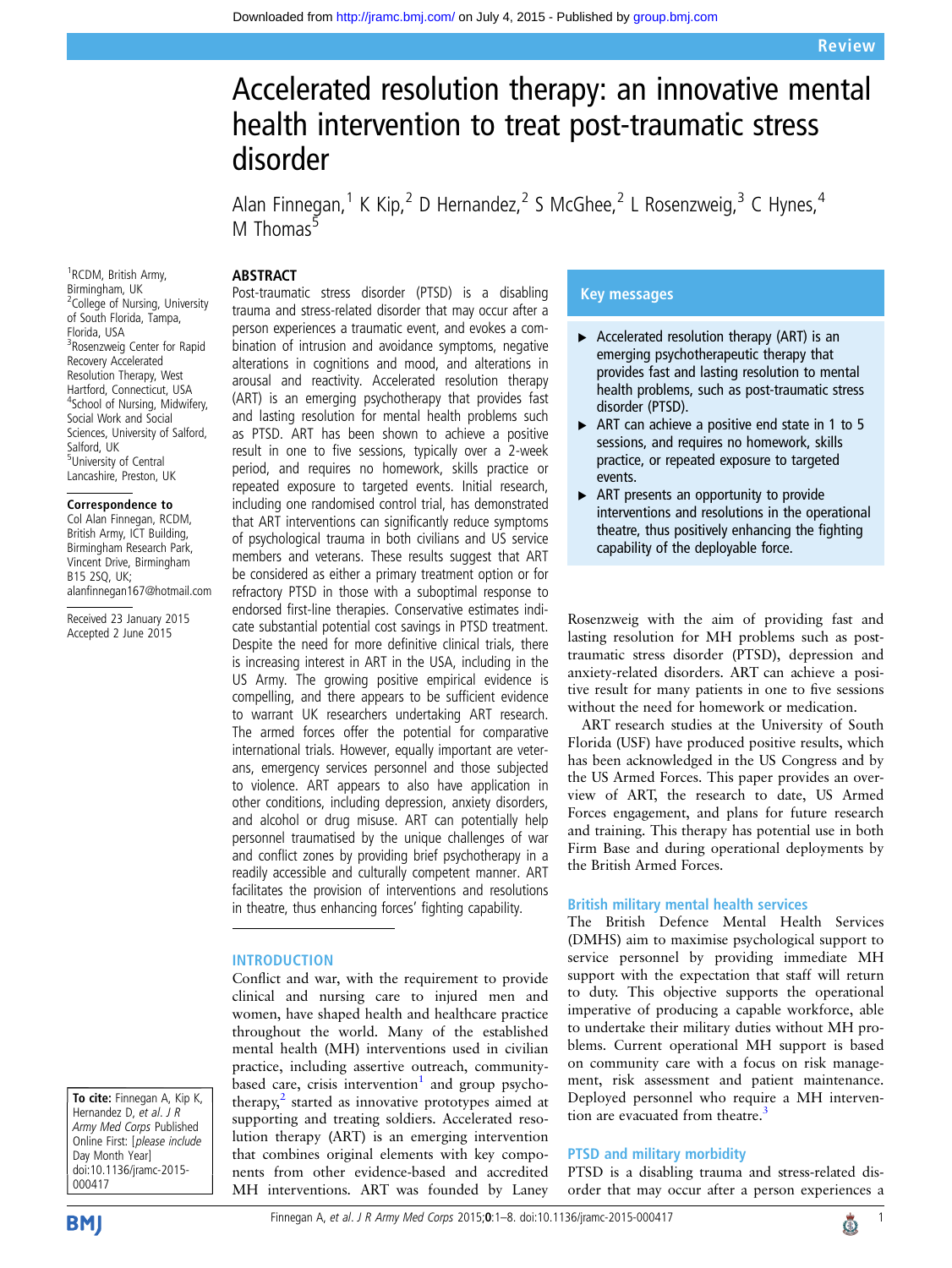

**Figure 1** Normal psychological response to a traumatic incident<sup>5</sup>

traumatic event, and evokes a combination of intrusion and avoidance symptoms, negative alterations in cognitions and mood, and alterations in arousal and reactivity. These persistent symptoms prevent the individual from performing normally, and can become chronic unless successfully treated (Figure 1).[4](#page-6-0)

Combat operational trauma is multidimensional and exten-sive,<sup>[6](#page-6-0)</sup> and witnessing intense human suffering and cruelty, killing others in the line of duty, or perpetrating non-sanctioned violence,<sup>[7](#page-6-0)</sup> may result in prolonged periods of stress, anxiety and hardship.[8](#page-6-0) There are reports of associated guilt and shame from moral injury<sup>9</sup> and prolonged grief disorder.<sup>[10 11](#page-6-0)</sup> A 3-year review of UK military MH hospital admissions showed that PTSD accounted for 7% of primary admissions and 3% of patients with a single diagnosis,<sup>[12](#page-6-0)</sup> findings reflected in other UK studies.<sup>13</sup> <sup>14</sup> From a US perspective, the conflicts in Iraq and Afghanistan have yielded PTSD estimates that vary dramatically from 2% to 31%, owing to substantially different sampling methods, combat experiences, PTSD criteria and treatment versus non-treatment seeking samples.15–[18](#page-6-0) US epidemiological data suggest that hundreds of thousands of military personnel are likely to have PTSD, with those exposed directly to combat at significantly higher risk.<sup>19 20</sup> The US Congressional Budget Office estimates an average annual treatment cost per patient of \$8400 within the Veterans Administration (VA) system, which is four times higher than that for personnel without PTSD.<sup>[21](#page-6-0)</sup>

### Treatment of PTSD

UK and US national guidelines<sup>22–[26](#page-6-0)</sup> broadly agree on the use of trauma-focused therapies as first-line treatment for adults with PTSD. Core elements are narration, cognitive restructuring, in vivo exposure, stress inoculation including anxiety management and relaxation skills, and a psycho-education component. These therapies are designed to minimise PTSD symptoms through a combination of re-experiencing and reframing trauma-related memories and emotions, and teaching methods for managing trauma-related stressors.<sup>[22](#page-6-0)</sup> The most frequently endorsed and

practiced therapies for the treatment of PTSD among US veterans are prolonged exposure (PE) therapy, $27-29$  $27-29$  cognitive processing therapy  $(CPT)^{27}$  30 31 and eye movement desensitisation and reprocessing  $(EMDR).^{32}$  <sup>33</sup> UK accepted evidence includes EMDR<sup>24</sup> and pharmacotherapy, particularly SSRIs and SNRIs, having received A-level recommendation in most clinical practice guidelines. $3435$  However, the endorsed first-line treatments for PTSD have multiple limitations, specifically they are relatively lengthy, costly and have variable rates of completion and treatment success. A list and descriptions of common PTSD treatments are provided in [Table 1.](#page-2-0)

#### Responder rates

Unfortunately, many published clinical trials on the treatment of PTSD have not analysed results using the standard, preferred intention-to-treat (ITT) principle, but have based their findings on the subset of treatment completers, which can result in substantial bias.[39 62 63](#page-6-0) Reported recovery rates of 60–80% among treatment completers (eg, PE, CPT) decline to about 40% when ITT analysis is used, and cognitive behavioural therapy (CBT) has large dropout and non-response rates. $64$  These limitations motivated the development of a new, brief exposure-based therapy known as ART.

### ACCELERATED RESOLUTION THERAPY

ART is delivered in one to five, approximately 60 min sessions, typically over a 2-week period and requires no homework or skills practice. It aims to realign the way in which distressing memories and images are processed, so that they no longer trigger strong physical and emotional reactions. Sets of eye movements are used routinely throughout each session, and a technique called voluntary image replacement is used to rescript events and alter the physiological response to activation of targeted memories. Clients do not have to talk about their traumas or difficult life experiences with the therapist to achieve recovery. This feature of the protocol is particularly beneficial for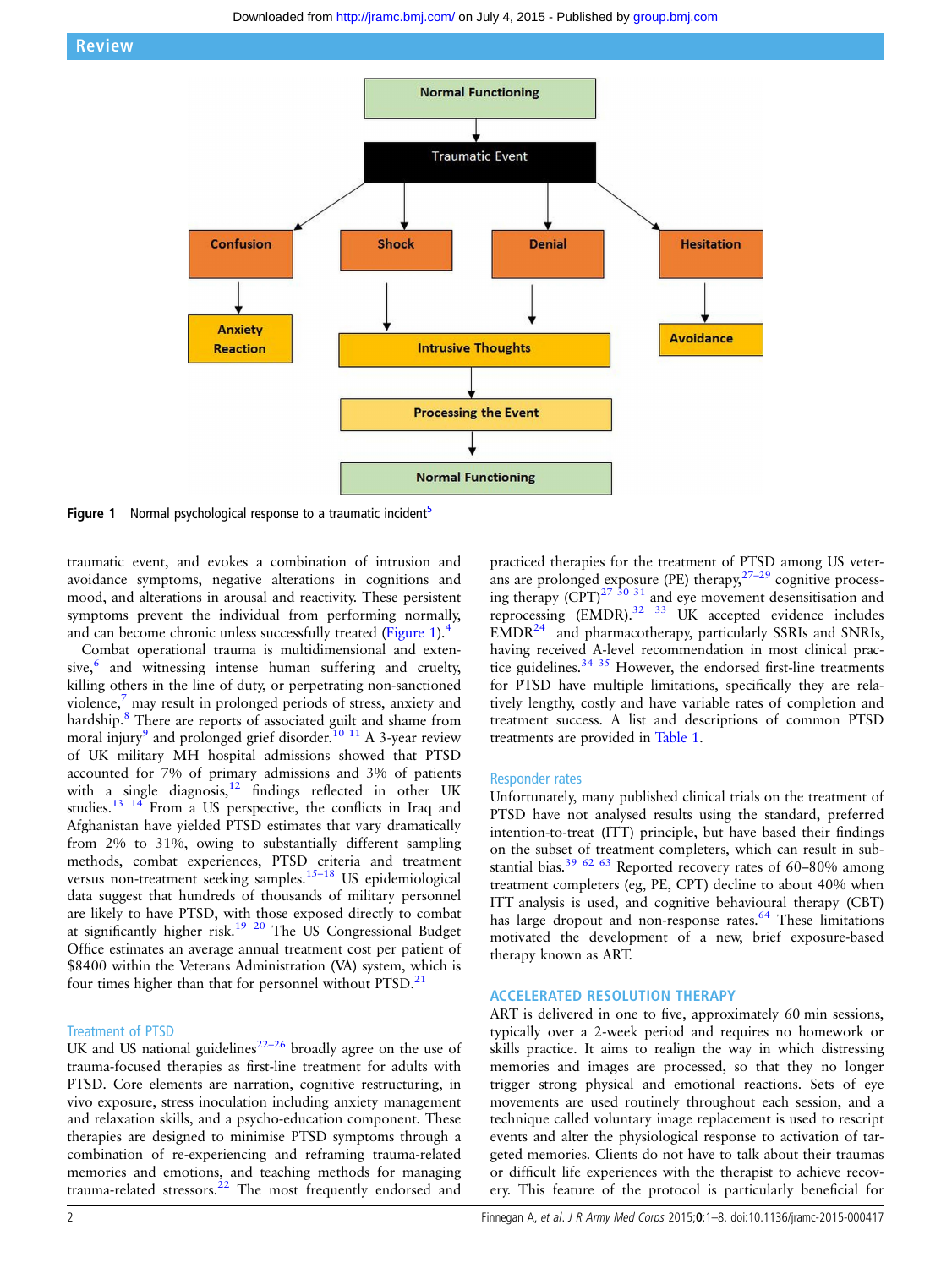| Intervention                                                                   | <b>Description</b>                                                                                                                                                                       | <b>Comment</b>                                                                                                                                                                                                                                                                                                                                                                                                           |
|--------------------------------------------------------------------------------|------------------------------------------------------------------------------------------------------------------------------------------------------------------------------------------|--------------------------------------------------------------------------------------------------------------------------------------------------------------------------------------------------------------------------------------------------------------------------------------------------------------------------------------------------------------------------------------------------------------------------|
| Trauma focussed cognitive<br>behavioural therapy (CBT)                         | Treatment therapies that include trauma-sensitive intervention,<br>CBT strategies and psycho-education                                                                                   | Short term, usually 12-16 sessions<br>US IOM and UK NICE approved <sup>22</sup> <sup>23</sup> 36                                                                                                                                                                                                                                                                                                                         |
| Eye movement desensitisation                                                   | Involves exposure and cognitive therapy, but with additional                                                                                                                             | 8-12 weekly 90 min sessions                                                                                                                                                                                                                                                                                                                                                                                              |
| and reprocessing (EMDR) <sup>32</sup>                                          | bilateral stimulation, usually in the form of eye movements                                                                                                                              | Dropout rates up to 36%; non-response rates 7-92%<br>UK NICE approved <sup>22</sup>                                                                                                                                                                                                                                                                                                                                      |
| Cognitive processing therapy<br>$(CPT)^{37}$ 38                                | Emphasises changing a patient's maladaptive cognitions related<br>to his or traumatic experience. Uses a writing narrative form of<br>exposure. Includes group and couples psychotherapy | 12 sessions (60-90 min) with practice of skills outside of sessions<br>Dropout rates up to 29%; non-response rates 4-48%<br>US VA often utilises a group approach for PTSD treatment in<br>many of its inpatient and outpatient clinics. Empirical research<br>results are mixed                                                                                                                                         |
| Prolonged exposure therapy<br>$(PE)^{28}$ 39 40                                | Repeated exposure to feared stimuli and memories surrounding<br>the trauma. Aims for the patient to experience decrease in fear<br>and an increase in mastery                            | 10 sessions ( $\sim$ 90 min each) with homework assignments<br>Dropout rates up to 50%; non-response rates 20–67%;<br>exacerbation rates 13-28%<br>Majority of trial data analysed by treatment completers not<br>intention-to-treat                                                                                                                                                                                     |
| Stress inoculation training (SIT) <sup>41</sup>                                | Aims to help patients increase psychological resilience and<br>manage their anxiety when confronting their traumatic memory<br>or other trauma-related stimuli                           |                                                                                                                                                                                                                                                                                                                                                                                                                          |
| Virtual reality <sup>42</sup>                                                  | Simulation and computer-assisted programmes                                                                                                                                              | Unique method to administer prolonged exposure that adds<br>sensory details to enhance the exposure experience. With added<br>cues, patients may process and cope with their trauma, and<br>thereby better respond to treatment.                                                                                                                                                                                         |
| Medication-enhanced<br>psychotherapy (MEP) <sup>43</sup>                       | Involves some combination of a drug with psychotherapy                                                                                                                                   | Evidence suggests this approach is SSRI-augmented prolonged<br>exposure although mixed research results to date.                                                                                                                                                                                                                                                                                                         |
| Acceptance and commitment<br>therapy $(ACT)^{44}$                              | Empirically based psychological therapy that uses acceptance and<br>mindfulness strategies mixed in different ways with commitment<br>and behaviour-change strategies                    |                                                                                                                                                                                                                                                                                                                                                                                                                          |
| Skill training in affect and<br>interpersonal regulation (STAIR) <sup>45</sup> | VA-supported evidence-based ancillary CBT (8 modules) for<br>treatment of PTSD to learn skills in emotional regulation and<br>interpersonal functioning                                  |                                                                                                                                                                                                                                                                                                                                                                                                                          |
| Telemedicine <sup>46</sup> 47                                                  | Including behavioural activation                                                                                                                                                         | Shown to be safe, acceptable, and effective for improving PTSD<br>symptoms when administered individually as prolonged exposure.<br>May enhance completion of treatment                                                                                                                                                                                                                                                  |
| Trauma recovery and<br>empowerment model (TREM) <sup>48 49</sup>               | A group psychotherapeutic intervention specifically for women<br>who have experienced trauma                                                                                             | It helps clients restructure the way they think about the trauma<br>and it emphasises empowerment and skill-building to help clients<br>cope with the daily and long-term effects of trauma. Studies are<br>hopeful but inconclusive regarding the effectiveness of this<br>intervention.                                                                                                                                |
| Dialectical behaviour therapy<br>$(DBT)^{50}$                                  | A form of CBT that helps examine and rationalise thoughts and<br>feelings that are counterproductive to recovery from trauma                                                             | It gives clients the skills to replace negative thoughts and actions<br>with productive and healing thoughts and behaviours. DBT focuses<br>on cognitive and behavioural aspects of trauma. The therapeutic<br>work is done by keeping a journal.                                                                                                                                                                        |
| Emotional freedom technique<br>$(EFT)^{51-53}$                                 | Eight-phase therapy that assumes that emotional disturbance,<br>including PTSD, is the by-product of disturbances in the body's<br>energy field (meridian system)                        | Involves light manual stimulation of endpoints of traditional<br>acupuncture meridians on the face, upper body and hands, while<br>the patient focuses on the traumatic event. Exposure is achieved by<br>eliciting the imagery, narrative and in vivo arousal related to the<br>distressing memory.<br>Two RCTs, with one showing similar results with EMDR                                                             |
| Neurofeedback (EEG biofeedback<br>or neurotherapy) <sup>54</sup>               | Intensive brain training exercises (eg, 10 weeks)                                                                                                                                        | Focuses on excessive activation of the fear area of the brain, which<br>is targeted for change through neuro-feedback brain training                                                                                                                                                                                                                                                                                     |
| Hypnosis <sup>55-56</sup>                                                      | Aim is to unlock stored emotion so that the trauma can be<br>revisited and explored from a different perspective                                                                         |                                                                                                                                                                                                                                                                                                                                                                                                                          |
| Acupuncture <sup>57</sup>                                                      | Based on the premise that the body is responsible for controlling<br>particular brain areas that help control nervous functioning as<br>well as mitigate stress levels                   |                                                                                                                                                                                                                                                                                                                                                                                                                          |
| Yoga <sup>58</sup> <sub>59</sub>                                               | Aims to decrease affect dysregulation and increase tension<br>reduction activities                                                                                                       |                                                                                                                                                                                                                                                                                                                                                                                                                          |
| Traumatic risk management<br>$(TRiM)$ <sup>60</sup>                            | Peer support programme aimed at identifying those requiring<br>support and reducing stigma                                                                                               |                                                                                                                                                                                                                                                                                                                                                                                                                          |
| Outdoor activities and mental<br>well-being <sup>61</sup>                      | Utilising the biopsychosocial benefits of outdoor activities                                                                                                                             | Activities include working with Service animals to provide a sense<br>of security, calming effects, and physical exercise that can<br>positively effect quality of life. Equine-assisted psychotherapy<br>incorporates horses experientially for emotional growth and<br>learning. Defence Archaeological Group (DAG) advocates refer to<br>improvement in self-worth, and a reduction in stigma and physical<br>health. |

IOM, Institute of Medicine; NICE, National Institute for Health and Care Excellence; RCT, randomised controlled trial; VA, Veteran's Administration.

## <span id="page-2-0"></span>Table 1 Available therapies for post-traumatic stress disorder (PTSD)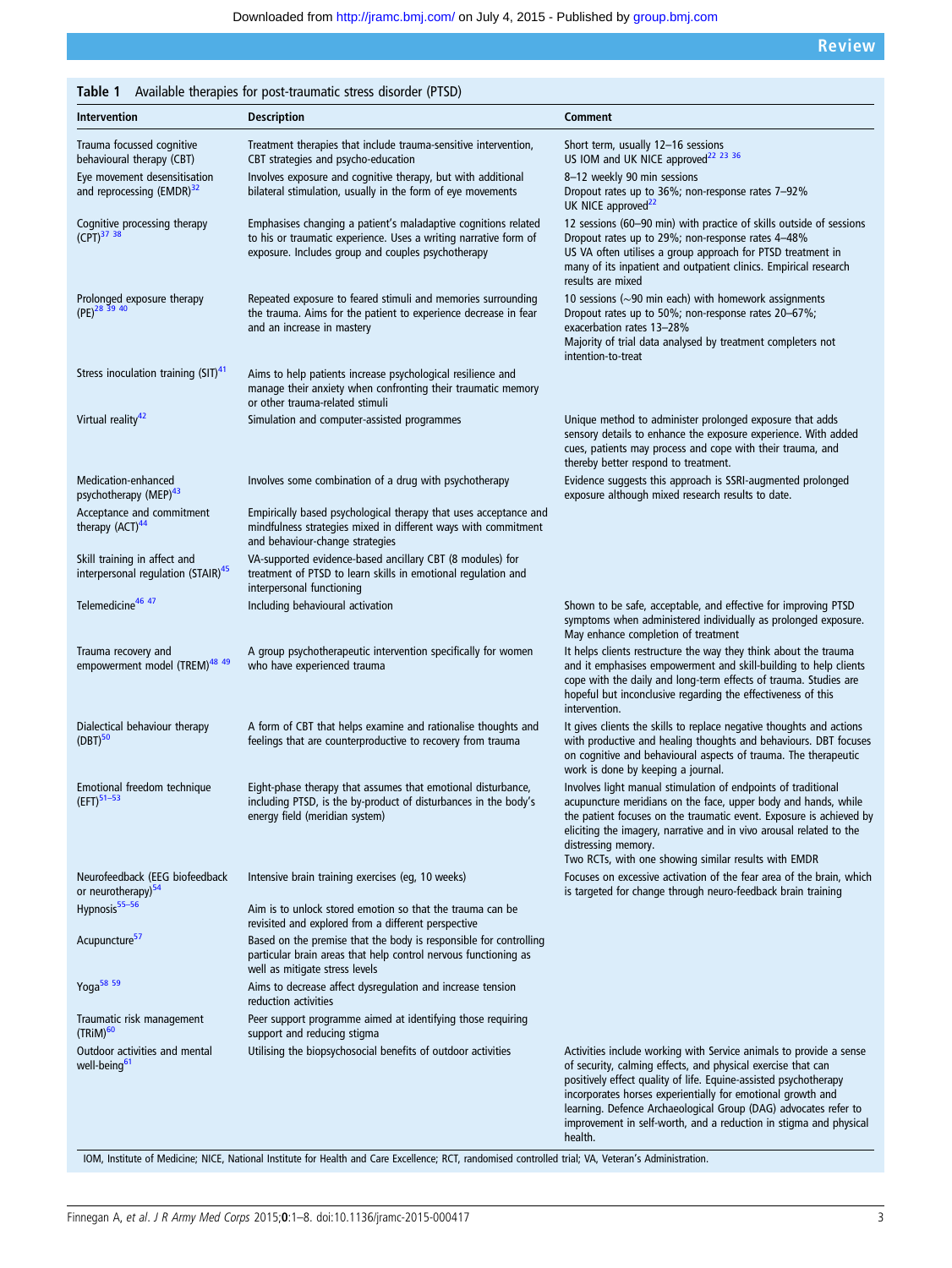service members involved in classified operations, as well as those with particularly sensitive experiences, such as military sexual trauma.

ART consists of two components and the use of bilateral eye movements. In the first component, imaginal exposure (IE) is used whereby clients are asked to visualise the traumatic event. This is followed immediately by identification and diminishment (or eradication) of any distressing emotional or somatic symptoms that arise as a result of the traumatic memory. Reactivation of the targeted memory is elicited in short time periods using sets of eye movements alternating with noticing and resolving any somatic sensations or emotions that occur. During this process, the client, with clinician support, is helped to remain relaxed, alert, and will only return to the targeted memory after the physiological sensations and emotions are sufficiently processed for the client to feel comfortable moving on. Leading the client through sets of frequency regulated eye movements, while viewing or reactivating the memory and acknowledging selfawareness of physical and emotional sensations, the clinician directs the client towards at least two complete phases of exposure to the targeted memory. The second component after IE is imagery rescripting (IR). This involves the use of techniques whereby the client is instructed to visualise their traumatic scene and imagine changing (replacing) the imagery and sensory components of the scene with anything they choose (like the 'director' of a movie). As the new positive scene is substituted and reviewed, clients are asked to try to access the original distressing images.

Treatment of the traumatic scene is considered successful when only the rescripted scene can be accessed and the original scene can be recalled in detail without distress. Each ART session can be closed by asking the client to envision a bridge and then eliminate distressing images before crossing the bridge, which represents moving into the future and leaving the traumatic experiences in the past. During the components and sensation checks, clients are requested to follow the therapist's hand back and forth by moving their eyes from left to right, with 40 eye movements per set. Throughout this process, the client does not speak, but is rather 'watching' their original or newly imagined scene. This process of 'watching' the scene (during both IE and IR) while performing eye movements, is carried out multiple times, with the number of sets determined by the number required to complete the IE and IR components. Further details of the ART protocol have been published and are summarised in Box 1.<sup>[65 66](#page-7-0)</sup>

## ART and EMDR

The ART and EMDR techniques help clients reach their own solutions, through guided visualisations and eye movements that

## Box 1 The stages of accelerated resolution therapy (ART)

- ▸ Frame a problem ('trauma') into an ART scene
- Process physiological sensations before initiation of therapy
- Imaginal exposure (first time through the scene)
- Imaginal exposure (second time through the scene)
- Desensitisation achieved
- Imagery rescripting (the 'director' intervention)
- ▸ Imagery rescripting (continued)
- Assessment and closeout

process distressing memories and deal with feared triggers. Clinicians gauge improvements by monitoring anxiety levels and identifying held beliefs. Anxiety management techniques are embedded in both techniques, but there are distinct differences.

EMDR has a cognitive focus where clients prioritise the 10 most significant traumatic images, and associated thoughts and feelings linked to the traumatic event, and then work through each. There is free association regarding the emerging issues and these are addressed as they surface. The intent is to finish with a spontaneous positive cognition associated with the traumatic event, although EMDR's free association may result in clients being engaged in a recurrent or unresolved issue leading to distress between sessions.

ART is a systematic approach with more consistent delivery and focus on visual imagery and associated feelings. ART begins with the client's current presentation, regularly focusing on a body scan rather than thoughts, although positive cognitive changes occur during treatment. ART clients view the entire traumatic scene, or if the client cannot recall certain elements, engage with what they can remember. The ART protocol empowers clients to be in control of the process of recovery. Individuals do not have to verbalise the traumatic experience but simply view the event and note the physical sensations. A client's symptoms are related to a disruption of memory, and this simplified explanation may help reduce stigma, with feelings of personal failure being realigned as a memory problem. This provides a context for symptoms with permission to address issues previously avoided, and the patients choose when to address issues related to shame and guilt. There is no homework with ART.

Techniques exist to increase insight and encourage resolution of the client's current symptoms or problems. Where raised anxiety is related to a specific situation, such as being in a crowd, clients work though specific memories or recurring events through ART interventions such as 'A Typical Day'. In addition, metaphors can be employed to create distance from the intensity of the actual memory or problem, supporting individuals to arrive at a solution consistent with Gestalt theory. This shift in perspective facilitates engagement in the ART sessions and is reinforced though the calming effect produced though eye movements which engage the parasympathetic nervous system. ART concludes by actively installing a positive reframing, where the client can recount the event but no longer view it. They thereby usually leave each treatment feeling considerably better than when they started.

## Assessment, stabilisation, contraindications and limitations

The same clinical considerations that apply to interventions such as EMDR apply to ART. A comprehensive biopsychosocial clinical assessment is imperative and individuals are assessed on clinical presentation, physical health, stability and self-harm risk. ART is offered when patients are sufficiently stable with adaptive coping strategies in place and motivation to undergo treatment. Willingness and personal resources to address distressful memories is a critical component of ART, yet some individuals may not be medically or psychologically stable, ready for change or even willing to address those memories. Individuals have a relationship with their memories and they may resist treatment because of secondary gains, for example following combat a client may feel reduction in pain is a betrayal of a deceased colleague. Secondary gains also include disability benefits, additional care and attention from others. Avoidance is a common and strong motivator for not engaging in treatment. Avoidance may be caused by fears of exacerbating symptoms, of increasing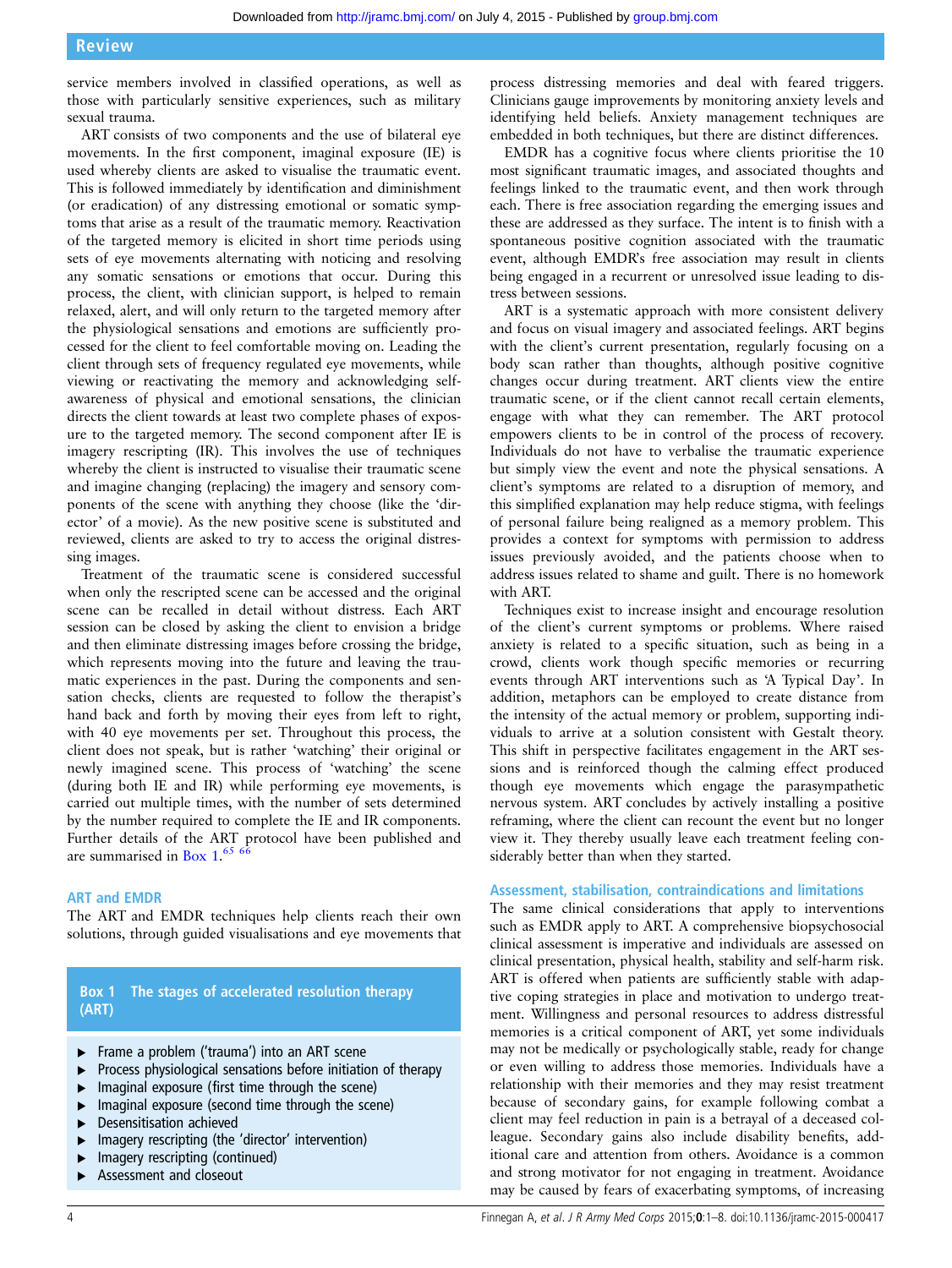distress, of reinforcing guilt and shame, of being unable to cope or of never recovering. Likewise, individuals with personality disorders may not have sufficient motivation to directly tackle painful memories.

In research to date, individuals with major active substance abuse/dependence, active suicidal or homicidal ideation, personality disturbance or bipolar illness have been excluded from participation. There are specific clinical protocols for comorbidity and more severe disturbances, and careful assessment of clients is required including seeking a history of dissociation disorder, psychotic states, severe anxiety or depression, or being in psychological crisis. In addition, for conditions such as PTSD with substance abuse, there may be a requirement for appropriate conventional treatment to stabilise and build the psychological resources and skills needed to address memories with ART. Social circumstances with access to support and resources are important considerations, combined with self-harm assessment.

With ART, there is the possibility of experiencing intense emotions or physical sensations during or between treatment sessions and this may have safety implications. Physical health problems therefore require advice from medical colleagues concerning conditions such as cardiac/cerebrovascular disease, seizures and pregnancy. In common with other trauma-focused therapies, ART treatment sessions may produce an abreaction or dissociative experience. ART is designed to assist the client in finding immediate relief, and transient disassociation states can be addressed in session. Increasing awareness and discussion of dissociative experiences may improve the client's ability to tolerate difficult thoughts, images, sensations and emotions. Ocular problems can also inhibit ART. Also, practical issues include the lack of a published clinical manual and formal guidelines, which is a major limitation in helping therapists integrate ART into practice.

## Clinician training

ART training for the basic protocol for registered clinical MH practitioners lasts for 3 days and includes supervised practice, after which clinicians are deemed to have sufficient knowledge and the tools to provide ART in clinical practice. Once they have completed 30 clinical sessions, clinicians may then complete 2 days of advanced ART training which includes instruction on the use of metaphors and applications to other conditions, such as substance abuse. A 2-day 'Enhancement' training programme is also available for broadening the clinical application of ART.

## Treatment planning

ART employs the same core components as other recommended trauma-focused therapies and may be used for a variety of MH problems including PTSD. ART must be delivered by appropriately trained autonomous MH practitioners with clinical experience of established trauma-focused therapies. ART can be utilised efficiently as a standalone therapy or integrated into other treatment modalities as a specific brief, structured intervention. To address obstacles, therapists may borrow from other approaches and integrate these into clinical practice, including pharmacotherapy.

## ART research

The USF have completed the only research exploring the effectiveness of ART, with their results showing that it can significantly reduce symptoms of psychological trauma in both civilians and US service members and veterans. $65-67$ 

In the veterans' randomised controlled trial conducted by Kip et  $al$ ,<sup>[67](#page-7-0)</sup>, the clinical evaluation used for trial eligibility consisted of psychometric tests, mental status examination and clinical interview. After screening and enrolment, participants provided demographic data and completed a brief medical history questionnaire; in addition, baseline and post-treatment self-reported outcomes included a range of psychological measures with established reliability and validity. Participants were randomly assigned to treatment with ART or to an attention control (AC) group, usually commencing within 1 week. AC consisted of two 1 h sessions of fitness assessment and planning or career assessment and planning, as selected by the participant. For both conditions, the first session was devoted to current assessment and the second to developing an individualised plan to achieve goals. The rationale for providing the AC sessions was to measure the acute effect (on symptoms of PTSD and related comorbidities) of non-psychotherapeutic interactions, while at the same time minimally withholding the amount of time to treatment (crossover) with ART. It was anticipated that this approach would maximise recruitment and retention in the trial and minimise length of time of psychological distress. After two sessions of personal interaction in the AC condition, control subjects transitioned to receipt of ART and experienced a similar clinical treatment response as those who were initially randomly assigned to the ART intervention.

For participants randomly assigned to ART, the outcome measures were completed three times (at enrolment, after the final ART session, and at 3 months after treatment); those assigned to AC also completed the outcome measures after the final AC session. Before each session, the treating clinician inquired about the occurrence of adverse events, including the nature and intensity of each event, subsequent treatment actions, and judgment as to whether the event was related to use of ART. A mean of 3.7 sessions were delivered. ART appeared to be a brief, effective and safe method of exposure therapy for service members and veterans with symptoms of combat-related PTSD. Specifically, the mean (SD) reduction among scores on the 17-item Posttraumatic Stress Disorder Checklist – Military (PCL-M) was  $-17.2$  (13.4) in the ART group compared to  $-2.5$  $(6.0)$  in the control group (p<0.0001). Of note, the treatment completion rate was 90%. In ITT analyses that assumed (imputed) no treatment response for non-completers (some of whom were called up for active duty), the mean (SD) reduction in scores on the 17-item PCL-M was −15.4 (13.7) in the ART group compared to  $-2.1$  (5.6) in the control group (p<0.0001). Significant reductions in comorbidities associated with PTSD were observed for the ART intervention for measures of depression, anxiety, trauma-related growth and selfcompassion, and the positive results were consistently maintained at 3-month follow-up.

These results, coupled with those from civilians treated with ART, suggest that ART should be considered as a treatment option for PTSD, including refractory PTSD in those who have experienced suboptimal response to existing first-line PTSD therapies. Conservative estimates indicate a substantial potential cost saving in treating PTSD. In addition, the substantial reductions in symptoms of both PTSD and depression is important given the high comorbid prevalence and symptom overlap of these two disorders.<sup>12 [68 69](#page-7-0)</sup> At 3-month follow-up in the ART randomised controlled trial, there were substantial reductions in self-reported aggression, a symptom notably present in servicemen with depression yet not included in international diagnostic depression classification systems.70–[72](#page-7-0) There is also considerable societal interest due to domestic violence,  $7374$  and the greater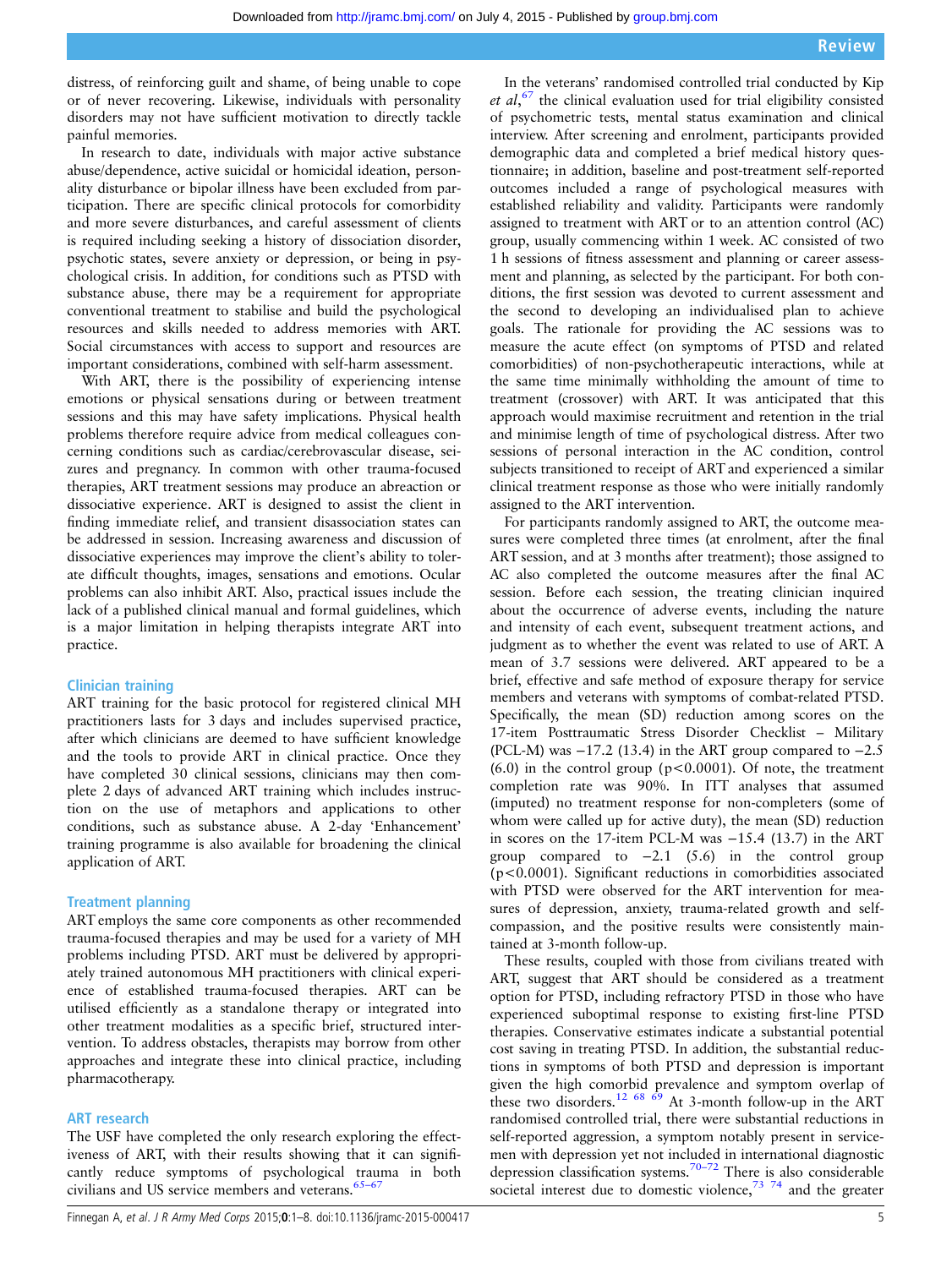<span id="page-5-0"></span>self-compassion reported 3 months after completing ART. These findings suggest that ART has the potential to improve family relationships, an area encouraged for future research.

Dropout rates for approved first-line therapies are high, which is particularly germane given that US Iraq and Afghanistan veterans have been reported to drop out from treatment twice as frequently as Vietnam veterans.<sup> $75$ </sup> As the current US Department of Defense/Department of Veterans Affairs MH system is struggling to meet the high current need for PTSD treatment, $\frac{76}{10}$  $\frac{76}{10}$  $\frac{76}{10}$  there is a premium on delivering therapy with approaches that maximise successful treatment initiation and completion.<sup>[77](#page-7-0)</sup>

## US engagement

Implementation of ART in the USA has been sporadic and limited to date, for a number of reasons. As only two empirical studies of ART have been completed, there is a reluctance to implement it some treatment facilities. Additionally, in the USA there is substantial investment in and commitment to treating military PTSD with conventional PE and CPT protocols. This is partly due to directives and performance metrics embedded in the US VA system, and to financial influences. Specifically, since 2008, approximately \$80 million in US government funding has been earmarked for two military PTSD-related research programmes known as the South Texas Research Organizational Network Guiding Studies on Trauma and Resilience (STRONG STAR) programme<sup>78</sup> and more recently, the Consortium to Alleviate PTSD (CAP).<sup>[79](#page-7-0)</sup> Both programmes conduct a range of studies that very strongly emphasise variations of PE and CPT, and to date, have not expressed an interest in evaluating ART or several other emerging therapies. At the clinical level, military clinicians have been trained in ART at Fort Belvoir Community Hospital and at Fort Benning, home of the US Army Infantry and Rangers. In addition, there has been some clinical experience with ART at the Walter Reed National Military Medical Center. The number of cases treated to date with ART (for PTSD and other psychological conditions) in the USA is unknown, but is estimated at more than 10 000 in the civilian sector, based on the number of civilian clinicians trained, and at several hundred but less than 1000 in the military sector.

## Future funding and research

Given the substantial promise of ART, research protocols are being developed in the USA and submitted to potential funding organisations. One of the key priorities is to conduct a head-to-head randomised controlled trial of ART versus a firstline therapy for PTSD (PE/CPT/EMDR). There is also a need for (a) mechanistic studies, both physiological and brain-based, to examine and elucidate how ART appears to resolve trauma so quickly and (b) cost-effectiveness studies on ART for other patient populations such as family members of service members and veterans with PTSD, with clinical indications including depression, substance abuse, chronic pain and sleep dysfunction. While these studies are being initiated from the USF, research collaborations are strongly encouraged, and to date, some clinicians have been trained in ART in Alberta, Canada and Stirling, Scotland. The positive empirical evidence is compelling, and UK researchers need to undertake research into a therapy that has significant promise for improving the lives of people with a number of MH problems. The armed forces is one sector that offers the potential for comparative trials. However, equally important are the veteran population, emergency services personnel and those subjected to violence. ART shows promise of

rapid improvement and also potentially can help combat the use of secondary coping mechanisms such as alcohol or drug misuse.

A soldier's personality affects their ability to cope with military life and their propensity to develop MH disorders such as depression. In addition, military personnel often face unique multi-factorial stressors that may be incremental/accumulative in nature. Operational stressors may lead to the development of PTSD and have been frequently reported to be linked to suicide. There is little empirical information concerning the MH pathway of veterans from discharge to accessing civilian support: veteran MH problems are often automatically assumed to be aligned to active service, but further elucidation of the stressors that lead to a MH referral is required. There is also a need to address the poor understanding of military stressors, and their relationships with depressive and other MH symptoms, and to raise awareness of gender imbalance regarding to access and treatment. Research on family dynamics and how soldiers cope once discharged is required.

## **CONCLUSION**

For MH problems in both the serving and reserve populations, proactive primary healthcare should initially focus on positively manipulating the environment and tackling contributing stressors. Problematic issues should be addressed within an appropriate multi-layered assessment, with the aim of supporting and treating patients locally. Should problems persist, then ART provides a potential first-line, brief psychotherapeutic therapy. ART is an intervention protocol that recognises the unique challenges of war and conflict zones, and if readily accessible in a culturally competent manner, has significant benefits. ART shares the same theoretical principles and core components of trauma-focused psychotherapies with A-level evidence, such as EMDR. However, ART offers the potential for rapid, safe and permanent resolution of trauma-related distress in a short period of time. This represents clear benefits for patients in quickly resolving distressing symptoms, for clinicians in improving clinical workflow and for the military by presenting an opportunity to treat service personnel in war zones.

Future comparative effectiveness studies of ART versus other first-line therapies appear warranted, along with mechanistic studies to examine how the IE and IR components of ART may use the reconsolidation window to change traumatic images and sensations, thus leading to resolution of symptoms of PTSD and other MH disorders. ART presents an opportunity to provide interventions and resolutions in theatre, which may positively enhance the fighting capability of deployable forces.

Contributors AF has overall responsibility for the article. AF, KK, DH and SM undertook this as a joint project and were involved in all stages of article design, including conception, literature search including interpretation, method, and writing the article. LR is the founder of ART and provided direction regarding the ART-specific sections. LR critically reviewed the paper and acts as a guarantor. KK and DH are the ART subject matter experts and US leads on this research and act as guarantors. CH and MT contributed to the literature search, paper construction and development (in particular from a UK perspective), suggestions regarding future implementation, critical review and quality control. All authors have provided final approval of the submission. This article has been approved for publication by the British Armed Forces Medical Director for Research.

Competing interests None declared.

Provenance and peer review Not commissioned; externally peer reviewed.

## **REFERENCES**

- Artiss KL. Combat psychiatry: from history to theory. Mil Med 1997;162:605-9.
- 2 Harrison T, Clarke D. The Northfield experiments. [Br J Psychiatry](http://dx.doi.org/10.1192/bjp.160.5.698)
- 1992;160:698–708.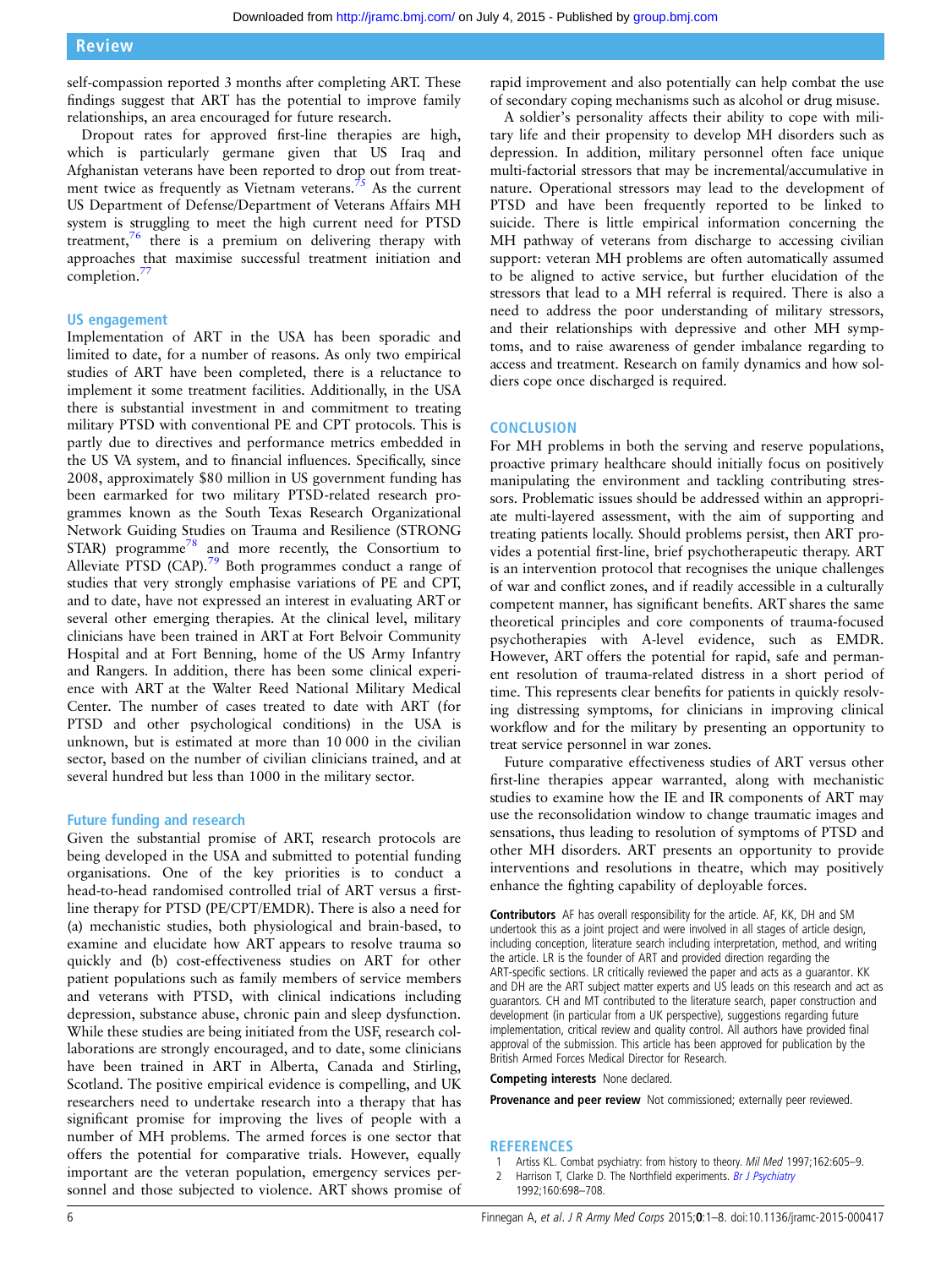- <span id="page-6-0"></span>3 Finnegan AP, Finnegan SE, Thomas M. Factors affecting mental health support to the British Armed Forces: Part 1. J Community Nurs 2014;28:30–2.
- 4 Brom D, Kleber R, Defares P. Brief psychotherapy for posttraumatic stress disorders. [J Consult Clin Psych](http://dx.doi.org/10.1037/0022-006X.57.5.607) 1989;57:607–12.
- 5 Finnegan AP. A mental health service after major trauma. [Prof Nurse](http://dx.doi.org/10.1016/S8755-7223(99)80039-8) 1999;15:179–82.
- 6 Litz BT. Early Intervention for trauma: where are we and where do we need to go? A commentary. [J Trauma Stress](http://dx.doi.org/10.1002/jts.20373) 2008;21:503–6.
- 7 Steenkamp MM, Litz BT, Gray MJ, et al. A brief exposure-based intervention for service members with PTSD. [Cogn Behav Pract](http://dx.doi.org/10.1016/j.cbpra.2009.08.006) 2011;18:98-107.
- 8 King DW, King LA, Gudanowski DM, et al. Alternative representations of war zone stressors: relationships of post traumatic stress disorder in male and female Vietnam veterans. [J Abnorm Psychol](http://dx.doi.org/10.1037/0021-843X.104.1.184) 1995:104:184-96.
- 9 Litz BT, Stein N, Delaney E, et al. Moral injury and moral repair in war veterans: a preliminary model and intervention strategy. [Clin Psychol Rev](http://dx.doi.org/10.1016/j.cpr.2009.07.003) 2009;29:695-706.
- 10 Neria Y, Litz BT. Bereavement by traumatic loss: the complex synergy of trauma and grief. [J Loss Trauma](http://dx.doi.org/10.1080/15325020490255322) 2004;9:73–87.
- 11 Prigerson HG, Horowitz MJ, Jacobs SC, et al. Prolonged grief disorder: psychometric validation of criteria proposed for DSM-V and ICD-11. PLoS Med 2009;8: e1000121.
- 12 Finnegan AP. (2011). An exploration and critical analysis of depression in the British Army [PhD Thesis]. Birmingham City University.
- 13 Iversen A, Greenberg N. Mental health of regular and reserve military veterans. [Adv](http://dx.doi.org/10.1192/apt.bp.107.004713) [Psychiatr Treat](http://dx.doi.org/10.1192/apt.bp.107.004713) 2009;15:100–6.
- 14 Iversen A, Staden L, Hacker-Hughes J, et al. The prevalence of common mental health disorders and PTSD in the UK military. using data from a clinical interview-based study. [BMC Psychiatry](http://dx.doi.org/10.1186/1471-244X-9-68) 2009;9:68.
- 15 Thomas JL, Wilk JE, Riviere LA, et al. Prevalence of mental health problems and functional impairment among active component and National Guard soldiers 3 and 12 months following combat in Iraq. [Arch Gen Psychiatry](http://dx.doi.org/10.1001/archgenpsychiatry.2010.54) 2010;67:614-23.
- 16 Kok BC, Herrell RK, Thomas JL, et al. Posttraumatic stress disorder associated with combat service in Iraq or Afghanistan: reconciling prevalence differences between studies. [J Nerv Ment Dis](http://dx.doi.org/10.1097/NMD.0b013e3182532312) 2012;200:444–50.
- 17 Ramchard R, Schell TL, Karney BR, et al. Disparate prevalence estimates of PTSD among service members who served in Iraq and Afghanistan: possible explanations. J Trauma Stress 2010;23:59–68.
- 18 Richardson LK, Frueh BC, Acierno R. Prevalence estimates of combat- related post traumatic stress disorder: a critical review. [Aust N Z J Psychiatry](http://dx.doi.org/10.3109/00048670903393597) 2010;44:4-19.
- 19 LeardMann CA, Smith TC, Ryan MA, et al. Baseline self-reported functional health and vulnerability to post traumatic stress disorder after combat deployment: prospective U.S. military cohort study. BMJ 2009;338:1–9.
- 20 Smith TC, Ryan MAK, Wingard DL, et al New onset and persistent symptoms of post-traumatic stress disorder self-reported after deployment and combat exposures: prospective population-based US military cohort study. **[BMJ](http://dx.doi.org/10.1136/bmj.39430.638241.AE)** 2008;336:366-71.
- 21 Congress of the United States: Congressional Budget Office. The Veterans Health Administration's treatment of PTSD and traumatic brain injury among recent combat veterans. 2012. [http://www.cbo.gov/sites/default/](http://www.cbo.gov/sites/default/files/cbofiles/attachments/02–09-PTSD.pdf)files/cbofiles/attachments/02– [09-PTSD.pdf](http://www.cbo.gov/sites/default/files/cbofiles/attachments/02–09-PTSD.pdf) (accessed 16 Jan 2015).
- 22 Institute of Medicine. Treatment of posttraumatic stress disorder: an assessment of the evidence. Washington DC: National Academies Press, 2008. [http://www.nap.](http://www.nap.edu/openbook.php?record_id=11955) [edu/openbook.php?record\\_id=11955](http://www.nap.edu/openbook.php?record_id=11955) (accessed 16 Jan 2015).
- 23 Department of Veterans Affairs. Practice guideline for the management of post-traumatic stress. 2004. [http://www.healthquality.va.gov/ptsd/ptsd\\_full.pdf](http://www.healthquality.va.gov/ptsd/ptsd_full.pdf) (accessed 16 Jan 2015).
- 24 National Institute for Health and Clinical Excellence. Post-traumatic stress disorder (PTSD): the management of PTSD in adults and children in primary and secondary care. NICE Clinical Guidelines, No. 26. London, 2005. [http://www.nice.org.uk/](http://www.nice.org.uk/guidance/cg26) [guidance/cg26](http://www.nice.org.uk/guidance/cg26) (accessed 16 Jan 2015).
- 25 Foa EB, Keane TM, Friedman MJ, et al. Effective treatments for PTSD: practice guidelines from the International Society for Traumatic Stress Studies. New York: Guilford Press, 2009.
- 26 Forbes D, Creamer M, Bisson JI, et al. A guide to guidelines for the treatment of PTSD and related conditions. [J Trauma Stress](http://dx.doi.org/10.1002/jts.20565) 2010:23:537-52.
- 27 Ballenger JC, Davidson JR, Lecrubier Y, et al. Consensus statement update on posttraumatic stress disorder from the international consensus group on depression and anxiety. [J Clin Psychiatry](http://dx.doi.org/10.4088/JCP.v65n1216) 2004;65(Suppl 1):55-62.
- 28 Foa EB, Hembree EA, Rothbaum BO. Prolonged exposure therapy for PTSD. Emotional processing of traumatic experiences. Therapist guide. New York: Oxford University Press, 2007.
- 29 Nemeroff CB, Bremner JD, Foa EB, et al. Posttraumatic stress disorder: a state-of-the-science review. [J Psychiatr Res](http://dx.doi.org/10.1016/j.jpsychires.2005.07.005) 2006;40:1-21.
- 30 Resick PA, Schnicke MK. Cognitive processing therapy for sexual assault victims. [J Consult Clin Psychol](http://dx.doi.org/10.1037/0022-006X.60.5.748) 1992;60:748–56.
- 31 Resick PA, Williams LF, Suvak MK, et al. Long-term outcomes of cognitive-behavioural treatments for posttraumatic stress disorder among female rape survivors. [J Clin Consult Psychol](http://dx.doi.org/10.1037/a0026602) 2012;80:201-10.
- 32 Friedman MJ. Post traumatic stress disorder: the latest assessment and treatment strategies. 3rd edn. Kansas City, KA: Compact Clinicals, 2003.
- 33 Shapiro F. Eye movement desensitization and reprocessing: basic principles, protocols and procedures. 2nd edn. New York: Guilford, 2001.
- 34 Stein DJ, Ipser JC, Seedat S. Pharmacotherapy for post traumatic stress disorder (PTSD): review. Cochrane Database Syst Rev 2006;(1):CD002795. [http://www.]( http://www.escriber.com/userfiles/ccoch/file/PTSD/CD002795.pdf) escriber.com/userfiles/ccoch/fi[le/PTSD/CD002795.pdf]( http://www.escriber.com/userfiles/ccoch/file/PTSD/CD002795.pdf) (accessed 16 Jan 2015).
- 35 Stein DJ, Ipser JC, McAnda N. Pharmacotherapy for post traumatic stress disorder. A review of metaanalysis and treatment guidelines. CNS Spectr 2009;14(Supp 1): 25–31.
- 36 Institute of Medicine. Treatment of posttraumatic stress disorder in military and veteran populations: Initial assessment. Washington DC: National Academies of the Sciences. 2012. [http://www.iom.edu/Reports/2012/Treatment-for-Posttraumatic-](http://www.iom.edu/Reports/2012/Treatment-for-Posttraumatic-Stress-Disorder-in-Military-and-Veteran-Populations-Initial-Assessment.aspx)[Stress-Disorder-in-Military-and-Veteran-Populations-Initial-Assessment.aspx](http://www.iom.edu/Reports/2012/Treatment-for-Posttraumatic-Stress-Disorder-in-Military-and-Veteran-Populations-Initial-Assessment.aspx) (accessed 16 Jan 2015).
- 37 Resick PA, Schnicke MK. Cognitive processing therapy for rape victims: a treatment manual. Newbury Park, CA: Sage, 1993.
- 38 Youngner CG, Gerardi M, Rothbaum BO. PTSD: evidence-based psychotherapy and emerging treatment approaches. Psychiartyonline 2013;11:307–14.
- 39 Bisson JI, Ehlers A, Matthews R, et al. Psychological treatments for chronic post-traumatic stress disorder: systematic review and meta-analysis. [Br J Psychiatry](http://dx.doi.org/10.1192/bjp.bp.106.021402) 2007;190:97–104.
- 40 Schnurr PP. Treatments for PTSD: understanding the evidence. PTSD Res Qtly 2008;19:1–11.
- 41 Meichenbaum D. Stress inoculation training for coping with stressors. Clin Psychol 1996;49:4–7.
- 42 Cukor J, Spitalnick J, Difede J, et al. Emerging treatments for PTSD. [Clinical Psychol](http://dx.doi.org/10.1016/j.cpr.2009.09.001) [Rev](http://dx.doi.org/10.1016/j.cpr.2009.09.001) 2009;29:715–26.
- 43 Dunlop BW, Mansson E, Gerardi M. Pharmacological innovations for post traumatic stress disorder and medication enhanced psychotherapy. [Curr Pharm Des](http://dx.doi.org/10.2174/138161212803530899) 2012;18:5645–58.
- 44 Hayes SC, Strosahl KD, Wilson KG. Acceptance and commitment therapy: an experiential approach to behaviour change. New York: Guilford Press, 1999.
- 45 Cloitre M, Koenen KC, Cohen LR, et al. Skills training in affective and interpersonal regulation followed by exposure: a phase-based treatment for PTSD related to childhood abuse. [J Consult Clin Psychol](http://dx.doi.org/10.1037/0022-006X.70.5.1067) 2002;70:1067-74.
- Freuh BC, Monnie J, Yim E, et al. A randomised trial of telepsychiatry for post-traumatic stress disorder. [J Telemed Telecare](http://dx.doi.org/10.1258/135763307780677604) 2007;13:142-7.
- 47 Tuerk P, Yoder M, Ruggiero KJ, et al. A pilot study of prolonged exposure therapy for posttraumatic stress disorder delivered via telehealth technology. J Trauma Stress 2010;23:116–23.
- 48 Fallot RD, McHugo GJ, Harris M, et al. The trauma recovery and empowerment model: a quasi-experimental effectiveness study. [J Dual Diagn](http://dx.doi.org/10.1080/15504263.2011.566056) 2011;7:74-89.
- 49 SAMHSA's National Registry of Evidence based Programs and Practices. Trauma Recovery and Empowerment Model (TREM). 2014. [http://www/nrepp.samsha.gov/](http://www/nrepp.samsha.gov/ViewIntervention.aspx?id=158) [ViewIntervention.aspx?id=158](http://www/nrepp.samsha.gov/ViewIntervention.aspx?id=158) (accessed 16 Jan 2015).
- 50 Landes SJ, Garovoy ND, Burkman KM. Treating complex trauma among veterans: three stage-based treatment models. [J Clin Psychol](http://dx.doi.org/10.1002/jclp.21988) 2013;69:523-33.
- 51 Craig G. Emotional freedom techniques. The manual. The Sea Ranch, California: Author, 1999.
- 52 Church D, Hawk C, Brooks A, et al. Psychological trauma symptom in veterans using emotional freedom techniques: a randomized controlled trial. [J Nerv Ment Dis](http://dx.doi.org/10.1097/NMD.0b013e31827f6351) 2013;201:153–60.
- 53 Karatzias T, Powe K, Brown K, et al. A controlled comparison of the effectiveness and efficiency of two psychological therapies for posttraumatic stress disorder: eye movement desensitization and reprocessing vs. emotional freedom techniques. [J Nerv Ment Dis](http://dx.doi.org/10.1097/NMD.0b013e31821cd262) 2011;199:372–8.
- 54 Othmer S, Othmer SF. Post traumatic stress disorder—the neurofeedback remedy. [Biofeedback](http://dx.doi.org/10.5298/1081-5937-37.1.24) 2009;37:24–31.
- 55 Spiegel D. Dissociation and hypnosis in post-traumatic stress disorders. [J Trauma](http://dx.doi.org/10.1002/jts.2490010104) [Stress](http://dx.doi.org/10.1002/jts.2490010104) 1988;1:17–33.
- 56 Spiegel D. Hypnosis in the treatment of victims of sexual abuse. Psychiatr Clin North Am 1989;12:295–305.
- 57 Hollifield M, Sinclair-Lian N, Warner TD, et al. Acupuncture for posttraumatic stress disorder: a randomized controlled pilot trial. [J Nerv Ment Dis](http://dx.doi.org/10.1097/NMD.0b013e31803044f8) 2007;195:504–13.
- 58 Emerson D, Sharma R, Chaudhry S, et al. Trauma-sensitive yoga: principles, practice and research. Int J Yoga Ther 2009;19:123-8.
- 59 Cabral P, Meye HB, Ames D. Effectiveness of yoga therapy as a complimentary treatment for major psychiatric disorders: a meta-analysis. Prim Care Companion CNS Disord 2011;13.<http://www.ncbi.nlm.nih.gov/pmc/articles/PMC3219516/> (accessed 16 Jan 2015).
- 60 Jones N, Robert P, Greenberg N. Peer-group risk assessment: a post-traumatic management strategy for hierarchical organizations. [Occup Med](http://dx.doi.org/10.1093/occmed/kqg093) 2003;53:469-75.
- 61 Nimenko W, Simpson RG. Rear Operations Group medicine: a pilot study of psychological decompression in a Rear Oerations Group during Operation HERRICK 14. [J R Army Med Corps](http://dx.doi.org/10.1136/jramc-2013-000196) 2014;160:295-7.
- 62 Hoge CW. Interventions for war-related posttraumatic stress disorder: meeting veterans where they are. JAMA 2011;306:549–51.
- 63 Bisson J. Post-traumatic stress disorder. [BMJ](http://dx.doi.org/10.1136/bmj.39162.538553.80) 2007;334:789-93.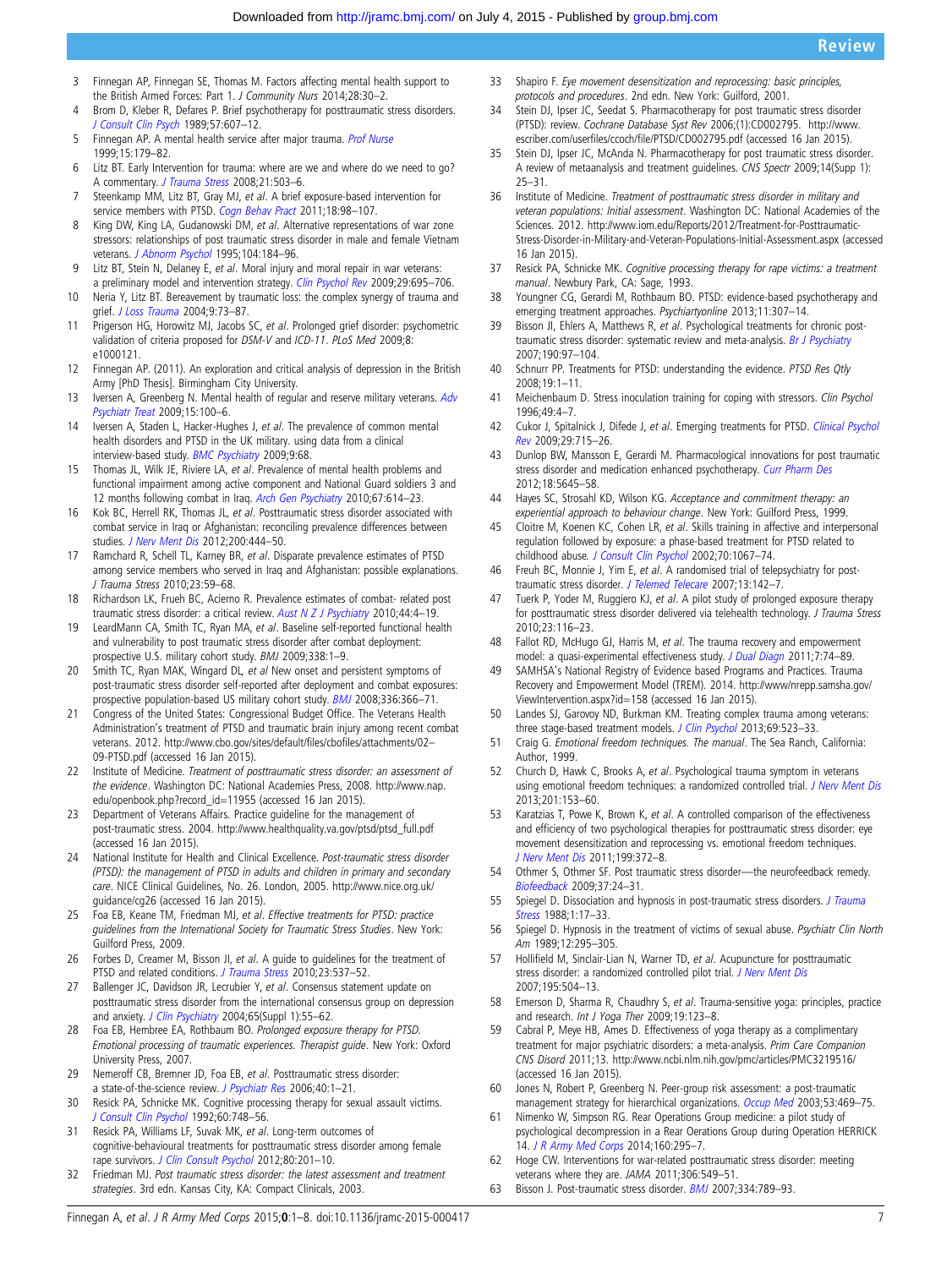## <span id="page-7-0"></span>Review

- 64 Schottenbauer MA, Glass CR, Arnkoff DB, et al. Non-response and dropout rates in outcome studies on PTSD: review and methodological considerations. Psychiatry 2008;71:134–69.
- 65 Kip KE, Elk CA, Sullivan KL, et al. Brief treatment of symptoms of post-traumatic stress disorder (PTSD) by use of Accelerated Resolution Therapy (ART). [Behav Sci](doi:10.3390/bs2020115) 2012;2:115–34.
- 66 Kip KE, Sullivan KL, Lengacher CA, et al. Brief treatment of co-occurring posttraumatic stress and depressive symptoms by use of accelerated resolution therapy. Front Psychiatry 2013;4:1–12.
- 67 Kip K, Rosenzweig LS, Hernandez DF, et al. Randomized controlled trial of Accelerated Resolution Therapy (ART) for symptoms of combat related posttraumatic stress disorder (PTSD). [Mil Med](http://dx.doi.org/10.7205/MILMED-D-13-00298) 2013;178:1298–309.
- 68 Hankin CS, Spiro A III, Miller DR, et al. Mental disorders and mental health treatment among US. Department of Veterans Affairs outpatients: the veterans health study. Am J Psychiatry 1999;156:1924-30.
- 69 O'Donnell ML, Creamer M, Pattison P. Posttraumatic stress disorder and depression following trauma: understanding comorbidity. [Am J Psychiatry](http://dx.doi.org/10.1176/appi.ajp.161.8.1390) 2004;161:1390-6.
- 70 American Psychiatric Association. Diagnostic and statistical manual of mental disorders. 5th edn. (DSM-V). Washington DC: APA, 2013.
- 71 World Health Organisation. Diagnostic and management guidelines for mental disorders: ICD 10. Geneva: WHO, 1996.
- 72 Finnegan AP, Finnegan SE, Thomas M, et al. The presentation of depression in the British Army. [Nurse Educ Today](http://dx.doi.org/10.1016/j.nedt.2013.02.020) 2014;34:83–91.
- 73 Finnegan AP. Treating post traumatic stress disorder using Riehl's interaction model. [Br J Nurs](http://dx.doi.org/10.12968/bjon.1995.4.20.1214) 1995;4:1214–8.
- 74 Byrne CA, Riggs DS. The cycle of trauma; relationship aggression in male Vietnam veterans with symptoms of posttraumatic stress disorder. Violence Vict 1996;11:213–25.
- 75 Erbes CR, Curry KT, Leskela J. Treatment presentation and adherence of Iraq/ Afghanistan era veterans in outpatient care for post traumatic stress disorder. [Psychol Serv](http://dx.doi.org/10.1037/a0016662) 2009;6:175–83.
- 76 American Psychological Association. The psychological needs of U.S. military service members and their families: a preliminary report. Washington, DC: American Psychological Association, 2007. [http://www.ptsd.ne.gov/publications/military](http://www.ptsd.ne.gov/publications/military-deployment-task-force-report.pdf)[deployment-task-force-report.pdf](http://www.ptsd.ne.gov/publications/military-deployment-task-force-report.pdf) (accessed 16 Jan 2015).
- 77 Jakupcak M, Varra EM. Treating Iraq and Afghanistan war veterans with PTSD who are at high risk for suicide. [Cogn Behav Pract](http://dx.doi.org/10.1016/j.cbpra.2009.08.007) 2011;18:85-97.
- 78 South Texas Research Organizational Network Guiding Studies on Trauma and Resilience (STRONG STAR).<https://tango.uthscsa.edu/consortiumtoalleviateptsd/> (accessed 16 Jan 2015).
- 79 Consortium to Alleviate PTSD. 2014. [http://delta.uthscsa.edu/](http://delta.uthscsa.edu/consortiumtoalleviateptsd/) [consortiumtoalleviateptsd/](http://delta.uthscsa.edu/consortiumtoalleviateptsd/) (accessed 16 Jan 2015).